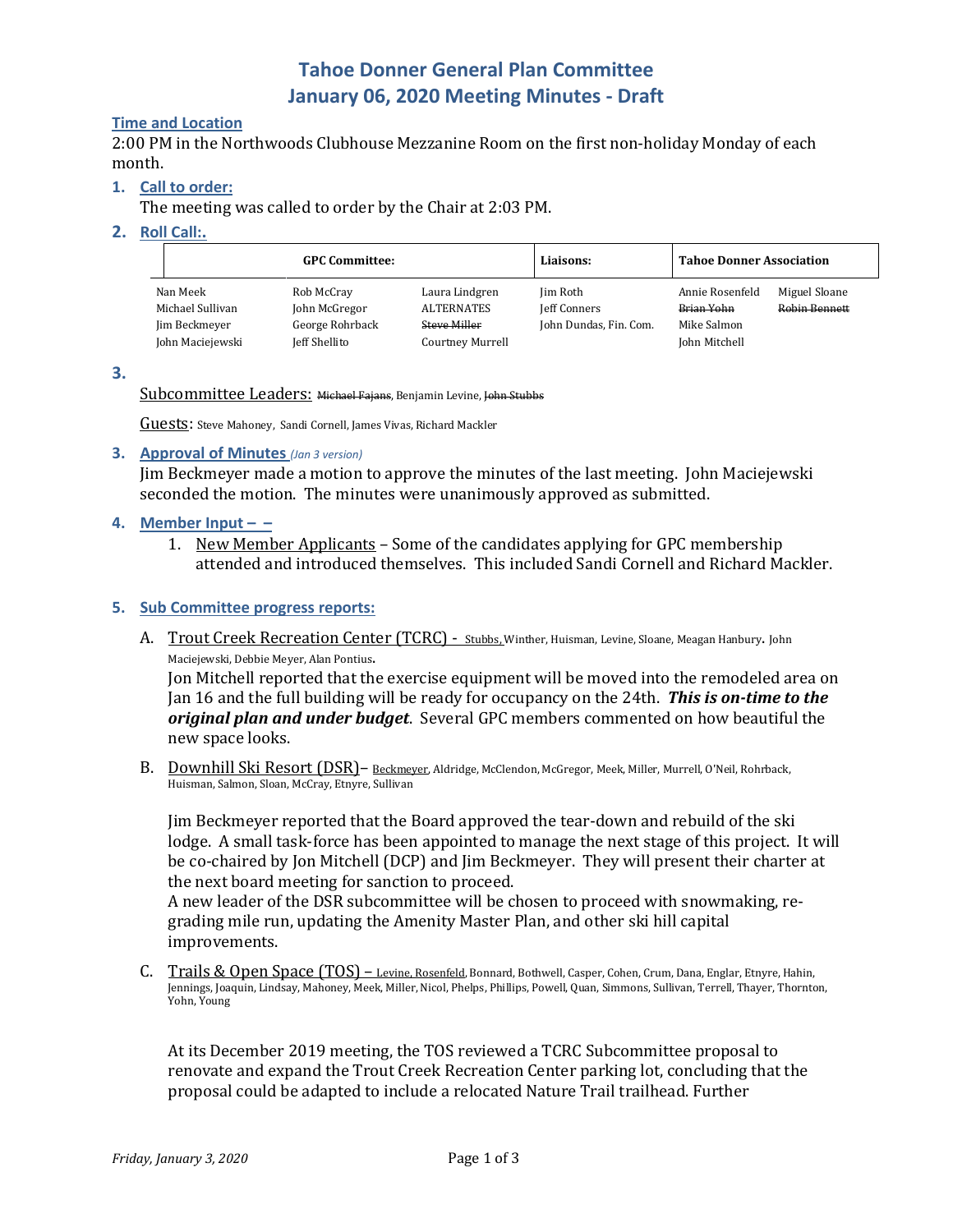# **Tahoe Donner General Plan Committee January 06, 2020 Meeting Minutes - Draft**

development of this proposal requires professional support and the proposal should be evaluated for possible inclusion in the Capital Funds Projection. The TOS also reviewed the 22 projects in the 2016 5-Year Implementation Plan, finding that only two priority trail projects remain unstarted: the proposed Sunrise Trail and the Glacier Way Trailhead expansion. Finally, the TOS reopened discussion about expanding the Glacier Way Trailhead. After reviewing and discussing the trailhead's deficiencies and needs, the TOS resolved to arrange a workshop with the Tahoe Donner members whose homes are in close proximity to the Glacier Way Trailhead. Full TOS meeting minutes will be posted to Tahoe Donner's website following approval by the subcommittee.

D. Golf Course - McGregor, Huisman, Jim Stang, Jim Beckmeyer, Corey Leibow, Brian Gauney, Pat Gemma, Kevin Kuehne, James Murtagh. Denise Rebar, Keith Williams John McGregor reported on the progress of the Golf Course renovation. The new grass is growing on a farm near Modesto and has already been mowed several times. Both Men's and Women's Golf Clubs are attempting to make alternate arrangements for

summer play.

**6. Finance Committee Liaison report -John Dundas**

The Finance Committee is also having charter discussions. A small group of Dundas, Salmon and Mahoney are studying long-range capital needs, particularly focused on the need to replace or remodel TD's buildings. This could require over \$70 million in the next 40 years.

#### **7. New Business:**

1. Election of GPC Chair

The Committee discussed the need for an interim Chair to carry out the GPC's administrative needs. A majority agreed this was necessary and elected Laura Lindgren to this position. She will serve until the Board appoints 3 new members at which time the full membership will elect a new Chair for 2020.

### 2. Committee Charter - A revised charter had been presented to the members in advance of the meeting. Jeff Conners explained that the purposes of this are to:

- 1. Empower management to fully manage capital projects
- 2. Gain greater accountability for capital project management
- 3. Align the committees to assist and advise management
- 4. Refine the planning process and ultimately extend the capital spending timeline to 10 years.

An extended discussion followed wherein each member, alternate and guest provided their perspective on the charter and on their view of the optimum number of GPC members. The result was a motion that was agreed by all but one alternate that moved to approve the proposed charter as an Interim Charter in order to recognize the fact that the when the new General Manager is engaged, there may be alterations to better align the Committees to managements actions.

The members also discussed the section of Board Resolution 2008-2 that calls for the GPC to review the qualifications of candidates seeking appointment and provide a recommendation to the Board. The members also discussed the importance of collaboration between staff and the GPC. Laura will organize a group of GPC members to review the candidate's qualifications, coordinate with the Director of Capital Projects (DCP), and provide input to the Board before the January 28 Board meeting.